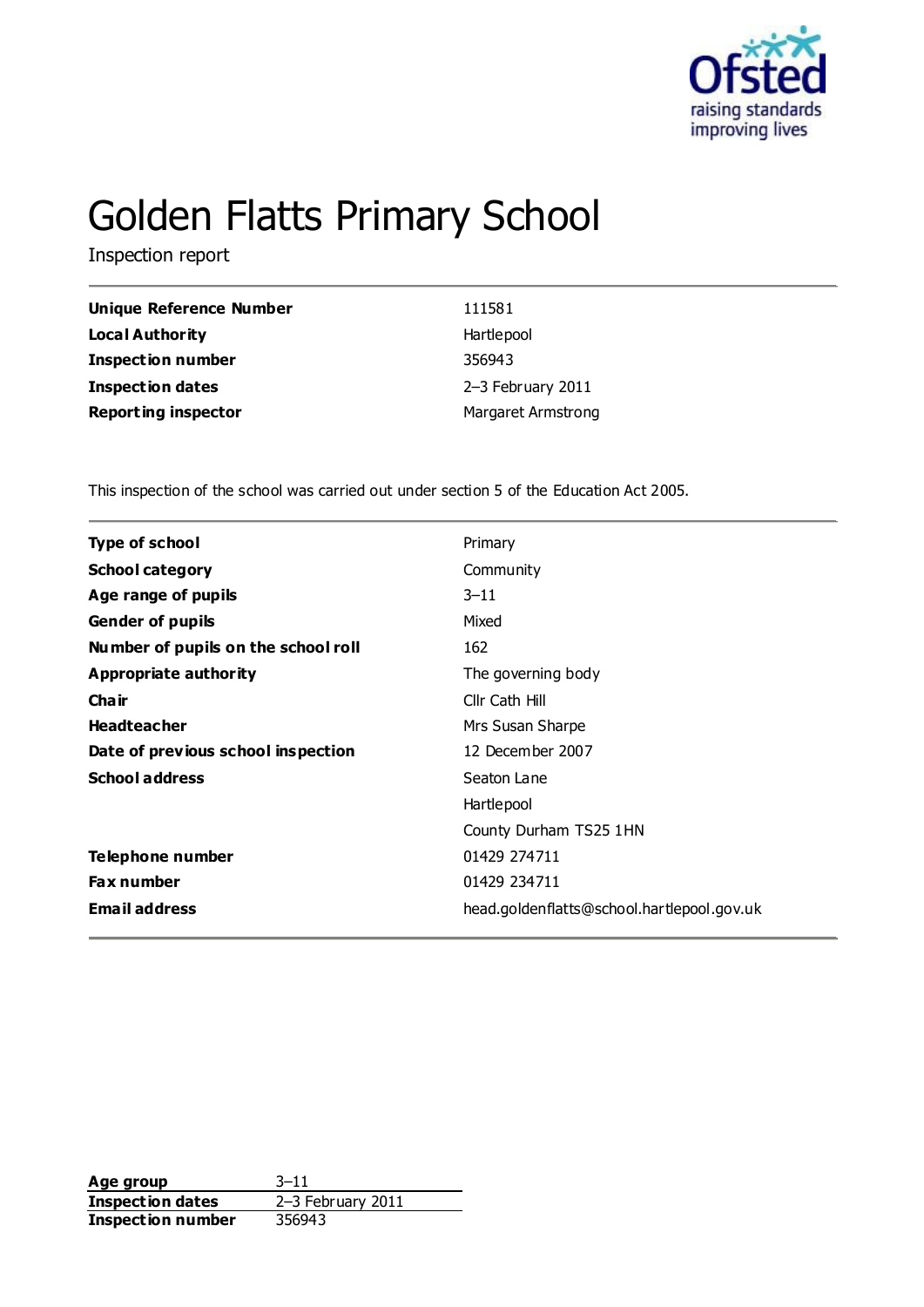The Office for Standards in Education, Children's Services and Skills (Ofsted) regulates and inspects to achieve excellence in the care of children and young people, and in education and skills for learners of all ages. It regulates and inspects childcare and children's social care, and inspects the Children and Family Court Advisory Support Service (Cafcass), schools, colleges, initial teacher training, work-based learning and skills training, adult and community learning, and education and training in prisons and other secure establishments. It assesses council children's services, and inspects services for looked after children, safeguarding and child protection.

Further copies of this report are obtainable from the school. Under the Education Act 2005, the school must provide a copy of this report free of charge to certain categories of people. A charge not exceeding the full cost of reproduction may be made for any other copies supplied.

If you would like a copy of this document in a different format, such as large print or Braille, please telephone 0300 123 4234, or email **[enquiries@ofsted.gov.uk](mailto:enquiries@ofsted.gov.uk)**.

You may copy all or parts of this document for non-commercial educational purposes, as long as you give details of the source and date of publication and do not alter the documentation in any way.

To receive regular email alerts about new publications, including survey reports and school inspection reports, please visit our website and go to 'Subscribe'.

Royal Exchange Buildings St Ann's Square Manchester M2 7LA T: 0300 123 4234 Textphone: 0161 618 8524 E: **[enquiries@ofsted.gov.uk](mailto:enquiries@ofsted.gov.uk)**

W: **[www.ofsted.gov.uk](http://www.ofsted.gov.uk/)**

© Crown copyright 2011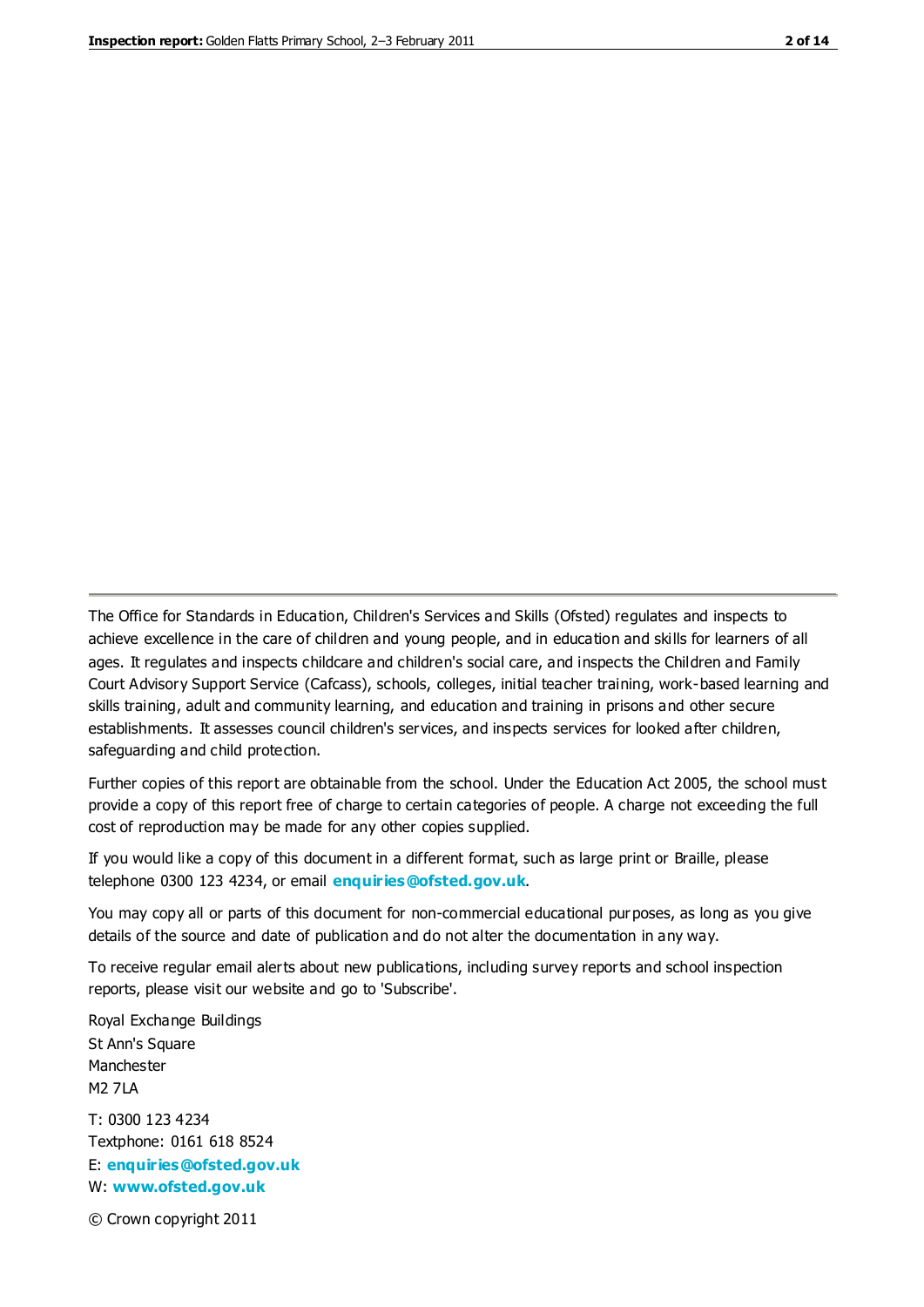# **Introduction**

This inspection was carried out by three additional inspectors. The inspectors observed teaching and learning in 11 lessons, taught by nine different teachers and held meetings with members of the governing body, staff and groups of pupils. Inspectors looked in detail at the following: the school's development plans and safeguarding policies; the school's data on pupils' progress and systems for monitoring the quality of teaching. There were 24 questionnaires returned by parents and carers and scrutinised by the inspection team. Staff and pupils' questionnaires were also analysed during the inspection.

The inspection team reviewed many aspects of the school's work. It looked in detail at a number of key areas.

- How well children achieve, and why, in the Early Years Foundation Stage.
- The use of assessment and the tracking of pupils' progress to ensure all pupils are challenged and supported.
- The learning and progress of pupils in writing to determine whether actions taken by school to improve provision have been successful.
- $\blacksquare$  How effectively leaders and managers monitor, review and evaluate the impact of their actions on outcomes for pupils.

# **Information about the school**

This is smaller than the average-sized school. Almost all pupils are White British. The number of pupils known to be eligible for free school meals is well above average. The proportion of pupils with special educational needs and/or disabilities is also well above average. A very small number of children are looked after by the local authority. The school has achieved Healthy School status and the Activemark. It offers a number of learning opportunities for parents and carers. The governing body manages the out-ofschool provision, which offers a breakfast club and day care for children from the age of three. A unit for pupils with moderate learning difficulties has recently closed. There have been several changes in leadership in recent months.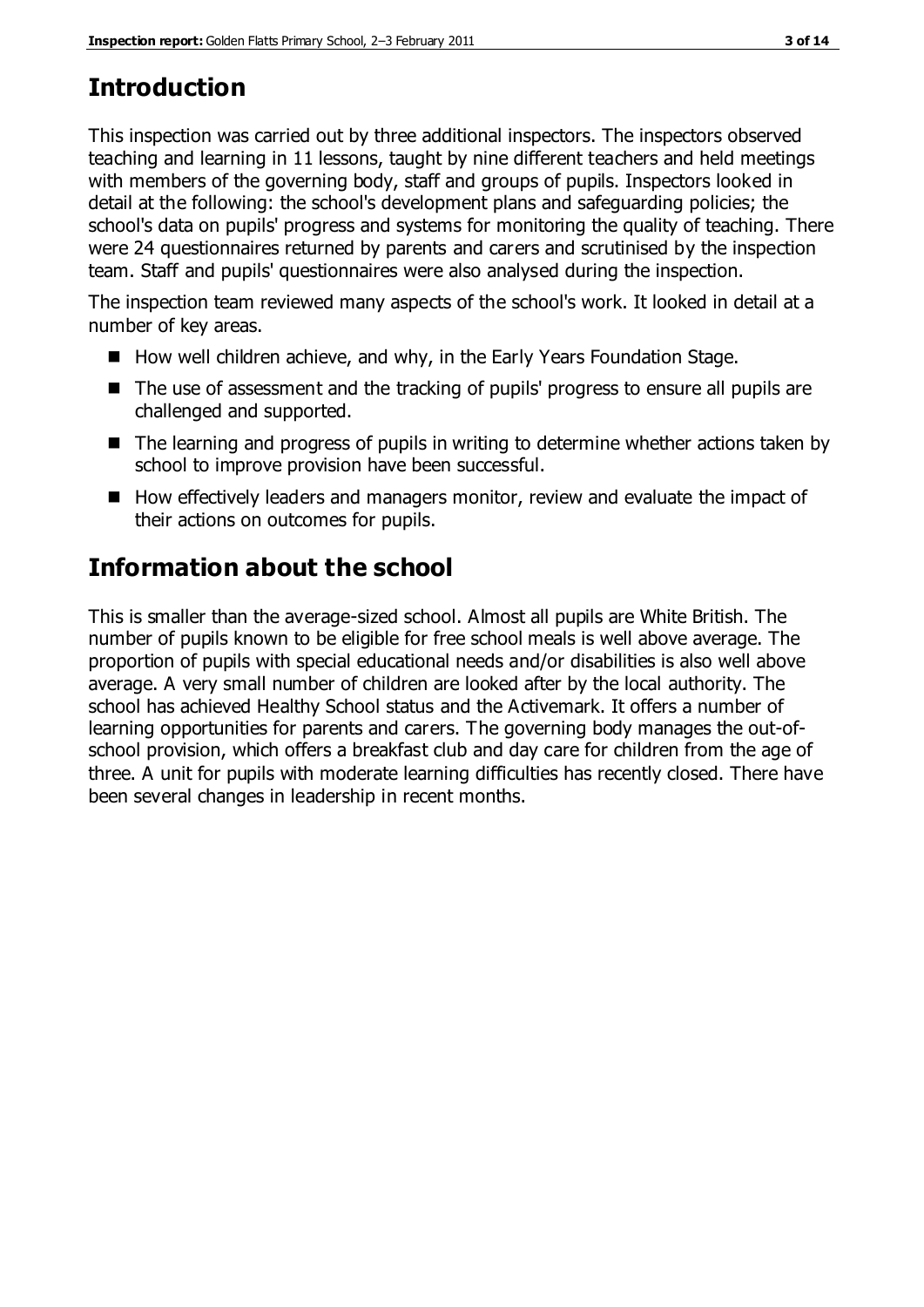# **Inspection judgements**

| Overall effectiveness: how good is the school? |  |
|------------------------------------------------|--|
|------------------------------------------------|--|

## **The school's capacity for sustained improvement 3**

## **Main findings**

This is a satisfactory school. The headteacher's success in sharing her ambitious vision for the school is demonstrated by the good team spirit which has developed, despite high levels of staff absence. Strong relationships and good pastoral care result in pupils' good behaviour and enthusiasm for learning. Pupils say they enjoy coming to school and feel safe and secure. Pupils fully understand the importance of taking part in physical activities and are particularly positive about their involvement in the 'Global Children's Challenge'. They make a good contribution to the school through their work as fundraisers and school councillors. The school's engagement with parents and carers is good and most are very appreciative of the work of the school and speak highly of the 'well run school' where children are 'really happy and progress nicely'.

Attainment is broadly average by the end of Year 6 and achievement is satisfactory. Children start in the nursery at a level well below that typical for their age. Provision in the Early Years Foundation Stage is sound and children make satisfactory progress. Progress is uneven as pupils move through the school, being satisfactory overall. The unevenness in progress is linked to variability in the quality of teaching. Where teaching is good, teachers set a brisk pace to learning and expectations are high for all pupils. In these lessons, progress accelerates quickly. In less successful lessons, teachers do not always make effective use of information from assessments to plan sufficient challenge for moreable pupils or to match tasks to the needs of pupils with special educational needs and/or disabilities. In these lessons the pace of learning is slower and the level of engagement less secure. This is particularly the case from Year 2 to Year 4. The use of marking to help pupils improve their work is inconsistent across the school. The school's curriculum is satisfactory. It has been reviewed recently to provide more interest and increase motivation. However, it does not provide sufficient opportunities for pupils to develop their skills in handwriting and spelling or to practise their writing in other subjects. Nevertheless, pupils are prepared satisfactorily for the next stage of their education.

Comprehensive self-evaluation by the headteacher, staff and governing body has identified that improvements in teaching, pupils' writing and the use of data to tackle underachievement are necessary to raise attainment. However, actions to resolve concerns are not yet robust enough. Recent development of middle leaders' skills is enabling them to make a fuller contribution to evaluating the school's work. However, monitoring of teaching and learning lacks rigour. This has meant teachers are not always sure how they can improve their practice and ensure pupils achieve as well as they should. The governing body is starting to hold the school more to account for the progress pupils make, adding to the drive for improvement. Consequently, there is a satisfactory capacity for further improvement. The school provides satisfactory value for money.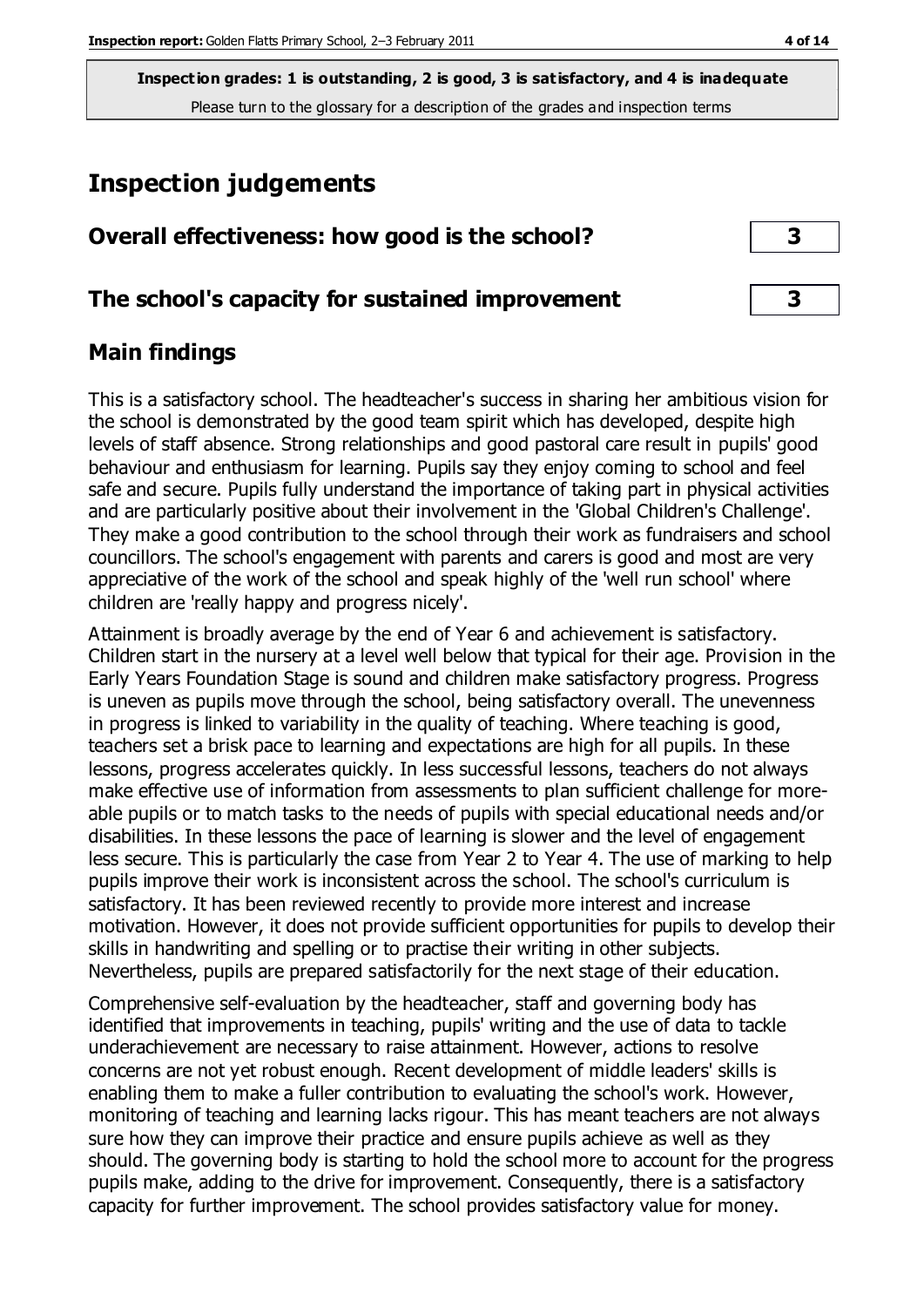Up to 40% of the schools whose overall effectiveness is judged satisfactory may receive a monitoring visit by an Ofsted inspector before their next Section 5 inspection.

# **What does the school need to do to improve further?**

- Improve consistency in the quality of teaching and learning, particularly in Years 2 to 4 by:
	- raising the expectations of staff of what all pupils can achieve by sharing the best practice seen in the school
	- improving the pace of learning to increase pupils' level of engagement
	- providing the most-able pupils and those with special educational needs and/or disabilities with activities which are more closely matched to their ability and needs
	- giving pupils clearer indications of how to improve their work through feedback in lessons and marking.
- Raise attainment in writing throughout the school by:
	- providing pupils with accurate guidance which helps them form letters correctly and develop fluent, joined handwriting
	- implementing an agreed approach for the teaching of spelling
	- broadening the range of curriculum opportunities to enable pupils of all abilities and needs to practise their writing skills in all subjects.
- Make more rigorous use of information from monitoring and evaluation to improve teaching and learning by:
	- $-$  establishing clearer formal routines for undertaking monitoring activities throughout the year
	- providing training for senior and middle leaders in order to bring more rigour to lesson observations and scrutiny of pupils' written work
	- increasing the skills of the governing body in challenging the school to tackle weaknesses.

# **Outcomes for individuals and groups of pupils 3**

Pupils enjoy learning and are active participants, who are keen to succeed. In lessons, they listen carefully, work hard and make satisfactory progress. Positive relationships ensure that pupils behave well, are friendly and helpful to one another and respectful to adults. Attainment is broadly average by the end of Year 6 and achievement is satisfactory. Although pupils show good attitudes to learning, their progress is variable as they move through the school. This is because teaching does not always challenge pupils sufficiently and this slows down the progress they make, particularly in Year 2 to Year 4. Progress accelerates in Years 5 and 6 and pupils attain average standards in reading and mathematics. Standards in writing are not as high, particularly in handwriting and spelling. Although there are no underachieving groups, not all more-able pupils progress as quickly as they should. The progress made by pupils with special educational needs and/or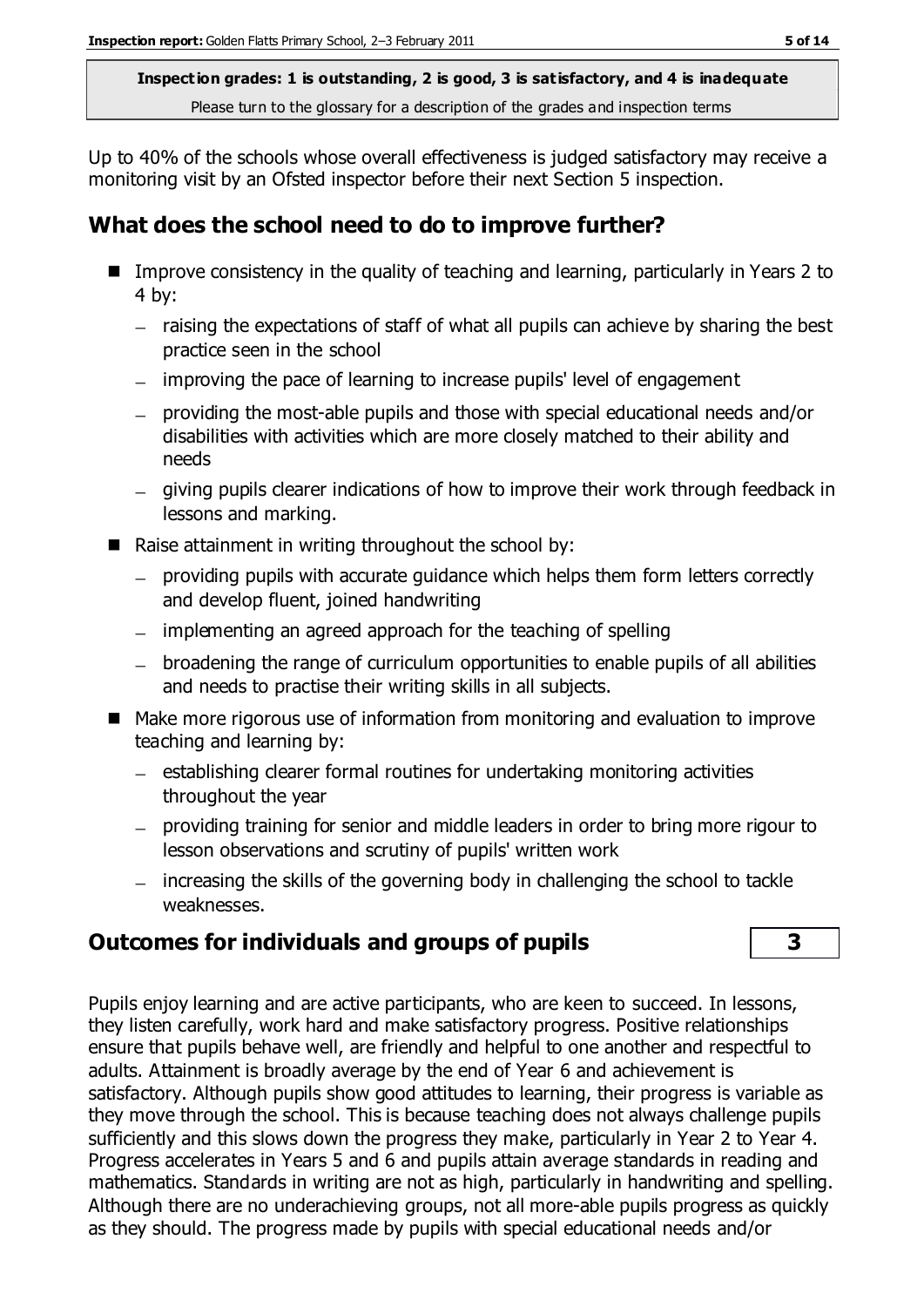disabilities is sometimes too slow because work is not always matched accurately to their learning needs.

Pupils feel safe in school and they know who to turn to if they have a problem. They talk enthusiastically about the interesting experiences the school offers them. They thoroughly enjoy the wide range of physical activities provided and recognise this helps to keep them healthy and positively engaged. They are proud of the contributions they make to the school and local community. Pupils' spiritual, moral, social and cultural development is satisfactory. This is because, although pupils make good progress in developing their social skills, their understanding of different cultures is less well developed. Their improving attendance and the sound progress they make in developing their basic skills prepare them satisfactorily for the next stage of their education.

| Pupils' achievement and the extent to which they enjoy their learning                                                     |                |
|---------------------------------------------------------------------------------------------------------------------------|----------------|
| Taking into account:<br>Pupils' attainment <sup>1</sup>                                                                   | 3              |
| The quality of pupils' learning and their progress                                                                        | 3              |
| The quality of learning for pupils with special educational needs and/or disabilities<br>and their progress               | 3              |
| The extent to which pupils feel safe                                                                                      | $\overline{2}$ |
| Pupils' behaviour                                                                                                         | 2              |
| The extent to which pupils adopt healthy lifestyles                                                                       | 2              |
| The extent to which pupils contribute to the school and wider community                                                   |                |
| The extent to which pupils develop workplace and other skills that will contribute to<br>their future economic well-being |                |
| Taking into account:<br>Pupils' attendance <sup>1</sup>                                                                   |                |
| The extent of pupils' spiritual, moral, social and cultural development                                                   | 3              |

These are the grades for pupils' outcomes

<sup>1</sup> The grades for attainment and attendance are: 1 is high; 2 is above average; 3 is broadly average; and 4 is low

# **How effective is the provision?**

Teaching and learning are satisfactory. There are some examples of good teaching in both key stages. However, teaching is too variable in quality to promote consistently good progress. Where teaching is good, teachers set high expectations for every pupil and use perceptive questioning to extend thinking. Explanations are clear and this helps pupils know precisely what they need to do to be successful in their learning. Lessons move at a good pace and teachers make sure pupils fully understand new learning. An example of this good teaching was seen in an exciting history lesson in Years 5 and 6 where it was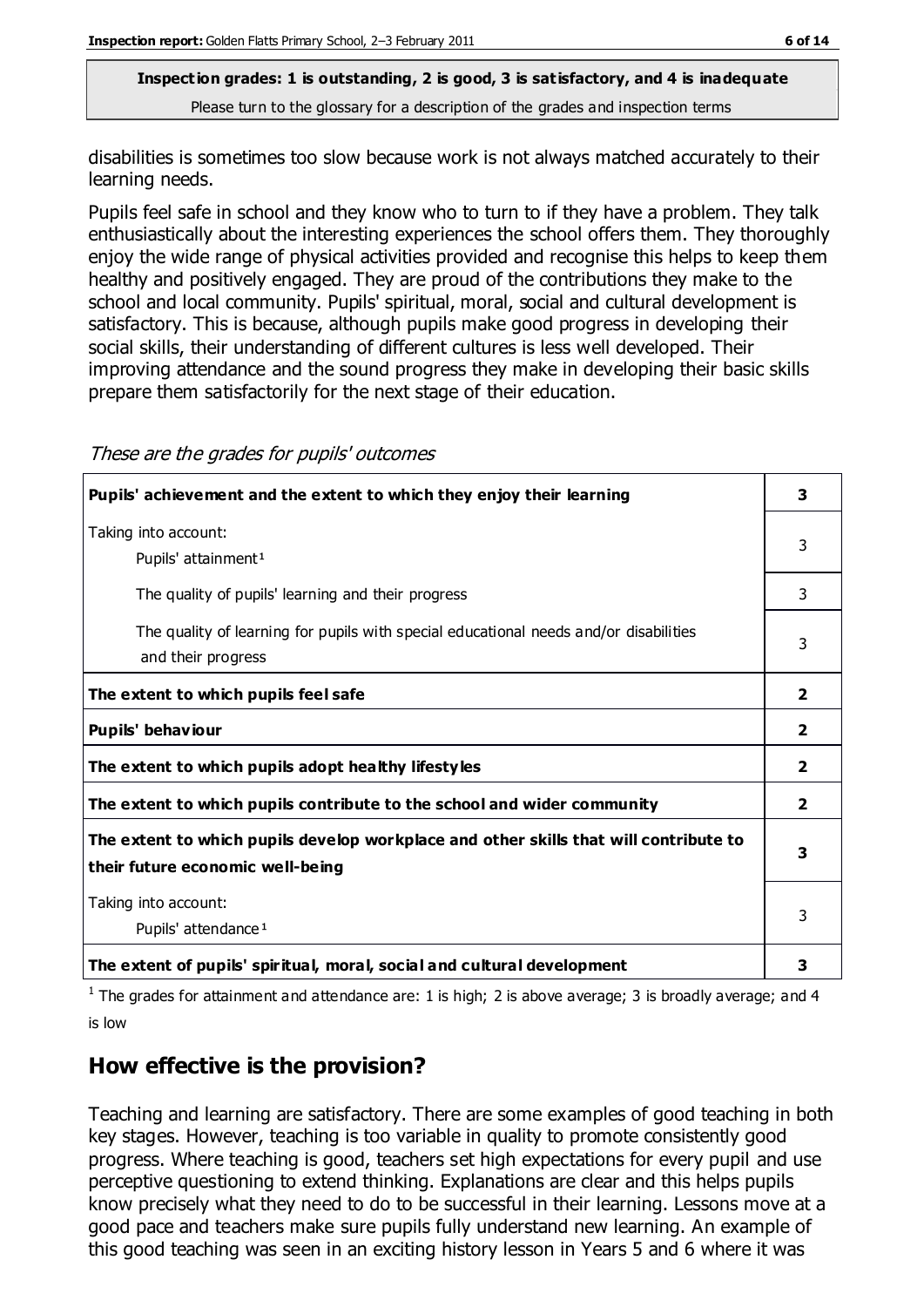made clear to pupils exactly what they had to do to be successful. As a result, pupils worked very productively as 'Time Detectives' to explore the past using a wide range of information sources. In less successful lessons, the work is not sufficiently well planned and the pace of learning is slow. When this is the case, the most-able pupils remain on simple tasks for too long and so become uninterested in their work. Occasionally, pupils with special educational needs and/or disabilities find work too difficult and make slow progress. There is some informative marking with indicators for improvement that help pupils progress and to meet their targets, although this is not consistent across subjects or year groups.

The curriculum is satisfactory. It has been developed recently to enhance pupils' motivation to learn. The curriculum is adequately matched to pupils' needs and interests. For example, the curriculum for Year 1 pupils has been adapted well to build on prior learning and provide more opportunities for independent learning. However, it does not always cater for the needs of the more-able pupils or those pupils with special educational needs and/or disabilities. In addition, the curriculum does not provide pupils with sufficient opportunities to practise and develop their writing skills. An increasing range of activities is available to pupils during the school day. Involvement in 'Creative Days' has provided pupils with opportunities to focus on special themes which interest them. Partnerships with other organisations are supporting the school in developing the curriculum. As a result, pupils benefit from specialist support in areas such as rugby, golf and cookery.

The well-targeted care and support for pupils enables them to flourish in a safe and secure environment. The clear guidance which is given for behaviour, for example, is appreciated by all pupils. Close monitoring of attendance has enabled the school to reduce the number of persistent absences. Parents and carers are kept informed of their children's well-being and they receive good quality information about academic progress and their child's targets for improvement. Close work with external agencies means that support for vulnerable pupils is rapid and involves a breadth of specialist expertise. Transition at all stages is a positive experience as teachers work closely with families and other schools to ensure pupils settle quickly into new surroundings.

| The quality of teaching                                                                                    |  |
|------------------------------------------------------------------------------------------------------------|--|
| Taking into account:<br>The use of assessment to support learning                                          |  |
| The extent to which the curriculum meets pupils' needs, including, where relevant,<br>through partnerships |  |
| The effectiveness of care, guidance and support                                                            |  |

These are the grades for the quality of provision

# **How effective are leadership and management?**

Recent staff changes and restructuring of leadership responsibilities, with a firm emphasis on raising achievement, are having a positive impact. The close working partnership between the headteacher and deputy headteacher has ensured all staff share the same ambitious vision for the future development of the school. Leaders analyse data carefully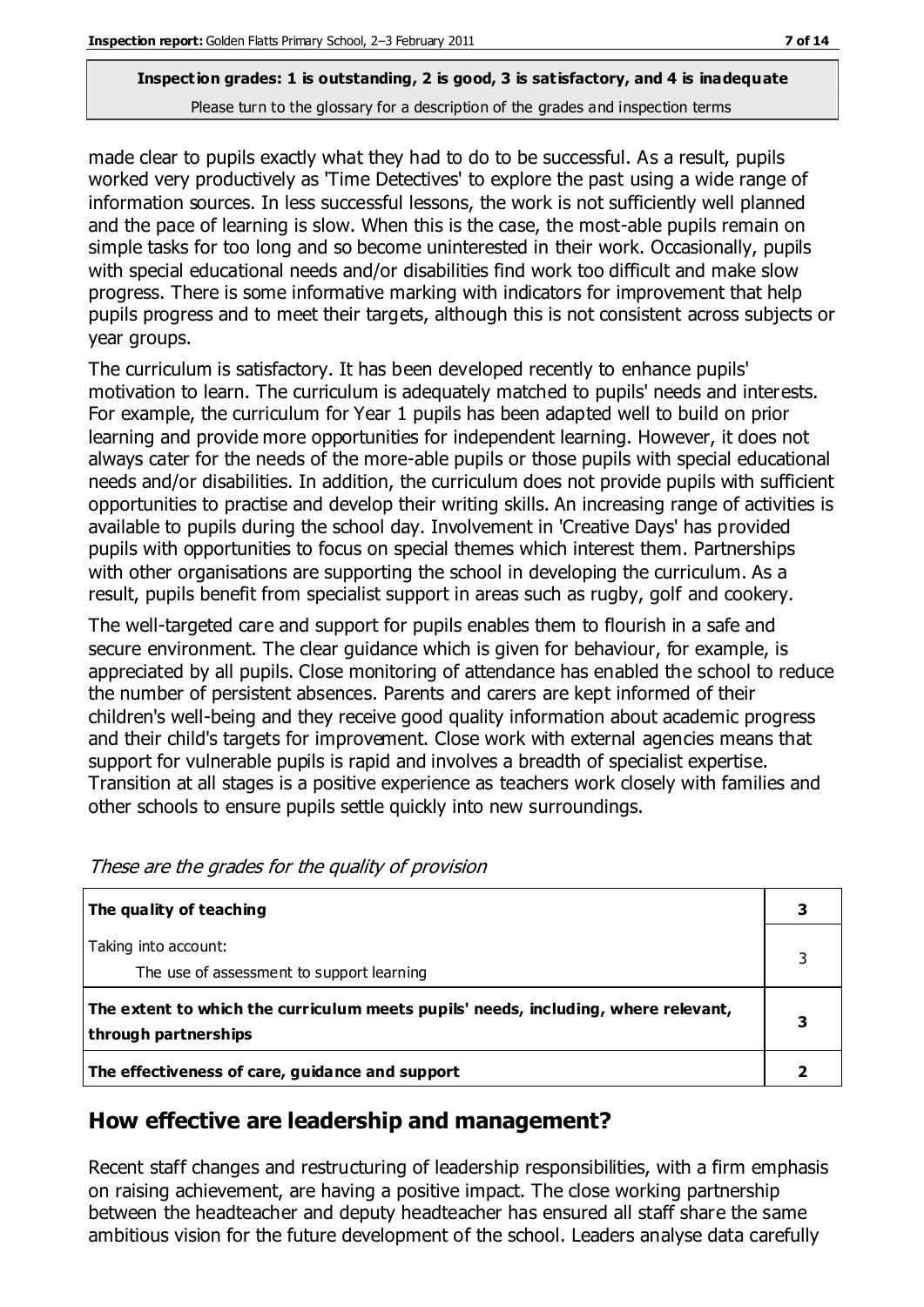and set challenging targets for improvement. However, they have not ensured information about pupils' progress is used consistently well across the school to raise standards in writing

In addition, monitoring of teaching and learning is not rigorous enough and teachers are not given sufficient guidance on how they can improve their practice. Consequently, teaching is variable and pupils' progress uneven. Equality of opportunity is satisfactory. The school does not tolerate harassment in any form and ensures the school is an orderly community. To ensure full equality in learning, the school is tackling the needs of all pupils, especially the most-able and those with special educational needs and/or disabilities.

Governance is satisfactory. The governing body provides a good level of support but is not yet using the information it holds regarding identified weaknesses to question and challenge the rate of improvement. Safeguarding arrangements are good, with clear policies and secure risk assessment systems. Staff are thoroughly checked for their suitability to work with children. The promotion of community cohesion is satisfactory. Within the school and local communities it is particularly good but links with the wider community are at an early stage of development.

| The effectiveness of leadership and management in embedding ambition and driving<br><i>improvement</i>                                                           |                         |
|------------------------------------------------------------------------------------------------------------------------------------------------------------------|-------------------------|
| Taking into account:<br>The leadership and management of teaching and learning                                                                                   | 3                       |
| The effectiveness of the governing body in challenging and supporting the<br>school so that weaknesses are tackled decisively and statutory responsibilities met | 3                       |
| The effectiveness of the school's engagement with parents and carers                                                                                             | $\overline{\mathbf{2}}$ |
| The effectiveness of partnerships in promoting learning and well-being                                                                                           | 3                       |
| The effectiveness with which the school promotes equality of opportunity and tackles<br>discrimination                                                           | 3                       |
| The effectiveness of safeguarding procedures                                                                                                                     | $\overline{\mathbf{2}}$ |
| The effectiveness with which the school promotes community cohesion                                                                                              | 3                       |
| The effectiveness with which the school deploys resources to achieve value for money                                                                             | 3                       |

These are the grades for leadership and management

# **Early Years Foundation Stage**

Achievement is satisfactory in the Early Years Foundation Stage. Children get off to a sound start in the nursery. They settle in quickly and are keen to learn. This is because adults are attentive, listen to the children and create conditions in which children feel welcomed, safe and secure. As a result, children make satisfactory progress. The large majority do not reach the level expected at the start of Year 1 though this does vary from year to year depending on children's ability and readiness to learn. Although the outdoor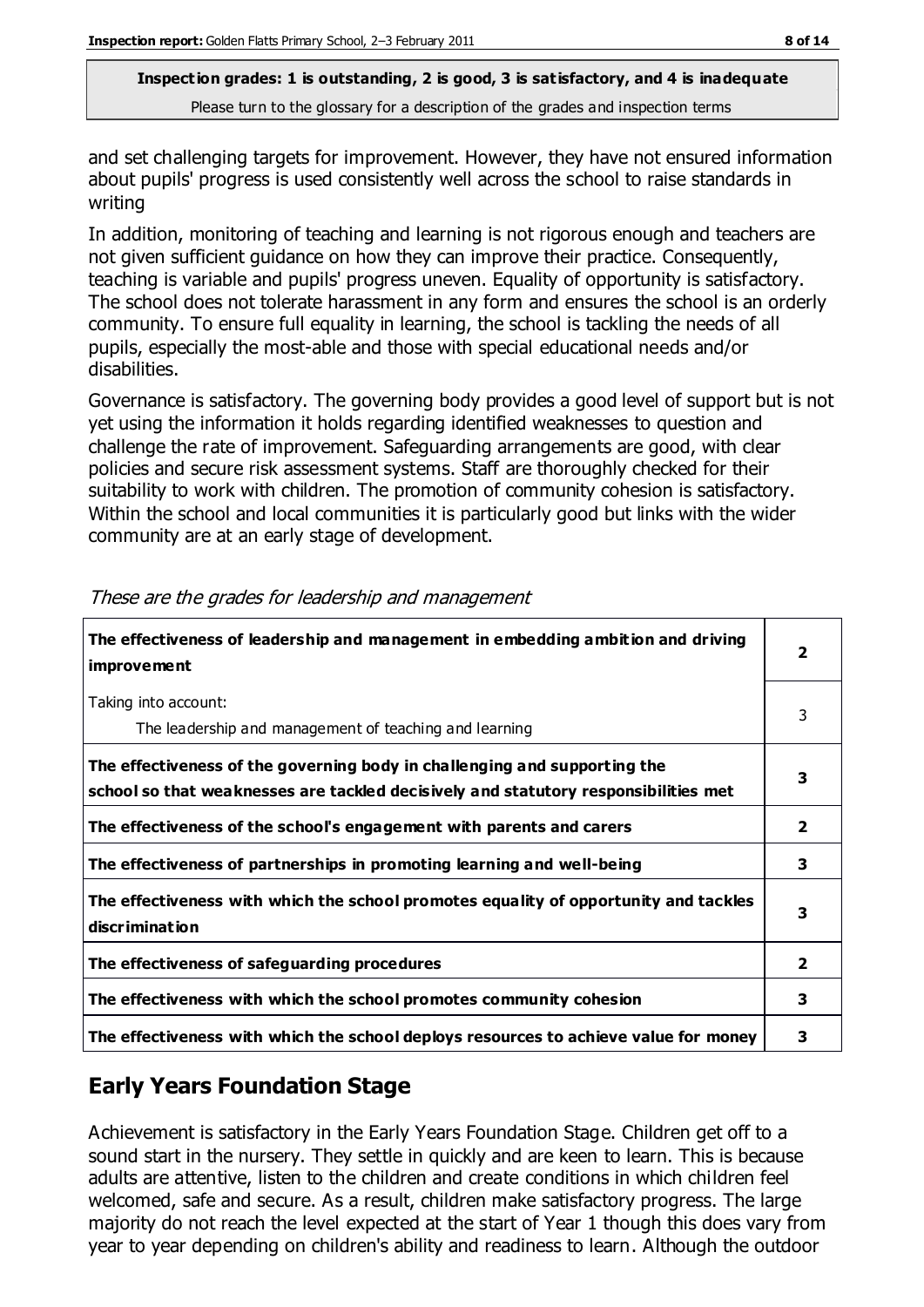provision provides some interesting activities, it is not as stimulating as the indoor provision. Outdoor activities are not always planned with a clear focus on learning, and staff do not entice children as well as they could into exciting activities that extend their knowledge and skills. The use of assessment is developing but observations are not always sharp enough to help teachers pinpoint exactly what individual children need to do next to move their learning on. Leaders and managers provide satisfactory leadership and detailed plans are in place to improve areas of weakness. Arrangements to meet the health, safety and welfare of the children meet requirements. Parents and carers are given good information to help them support their children's learning.

The Early Years Foundation Stage is providing greater flexibility through the day-care provision which increasingly meets the needs of children and families. However, it is too early to judge the full impact of action taken to improve the effectiveness of the provision.

These are the grades for the Early Years Foundation Stage

| Overall effectiveness of the Early Years Foundation Stage                             |   |
|---------------------------------------------------------------------------------------|---|
| Taking into account:<br>Outcomes for children in the Early Years Foundation Stage     |   |
| The quality of provision in the Early Years Foundation Stage                          |   |
| The effectiveness of leadership and management of the Early Years Foundation<br>Stage | 3 |

# **Views of parents and carers**

Most parents and carers who returned the questionnaires expressed positive views about the school. They feel their children are safe and well cared for throughout the school. Parents and carers are supportive of the headteacher and the leadership and management of the school, and feel their children are well prepared for future learning. A small number expressed concern regarding the progress their children make and the way the school deals with unacceptable behaviour. Inspectors judge that the school works well to support individuals in handling their behaviour, and that behaviour is good. However, they endorse the view that the progress pupils make is uneven as they move through the school, although it is satisfactory overall.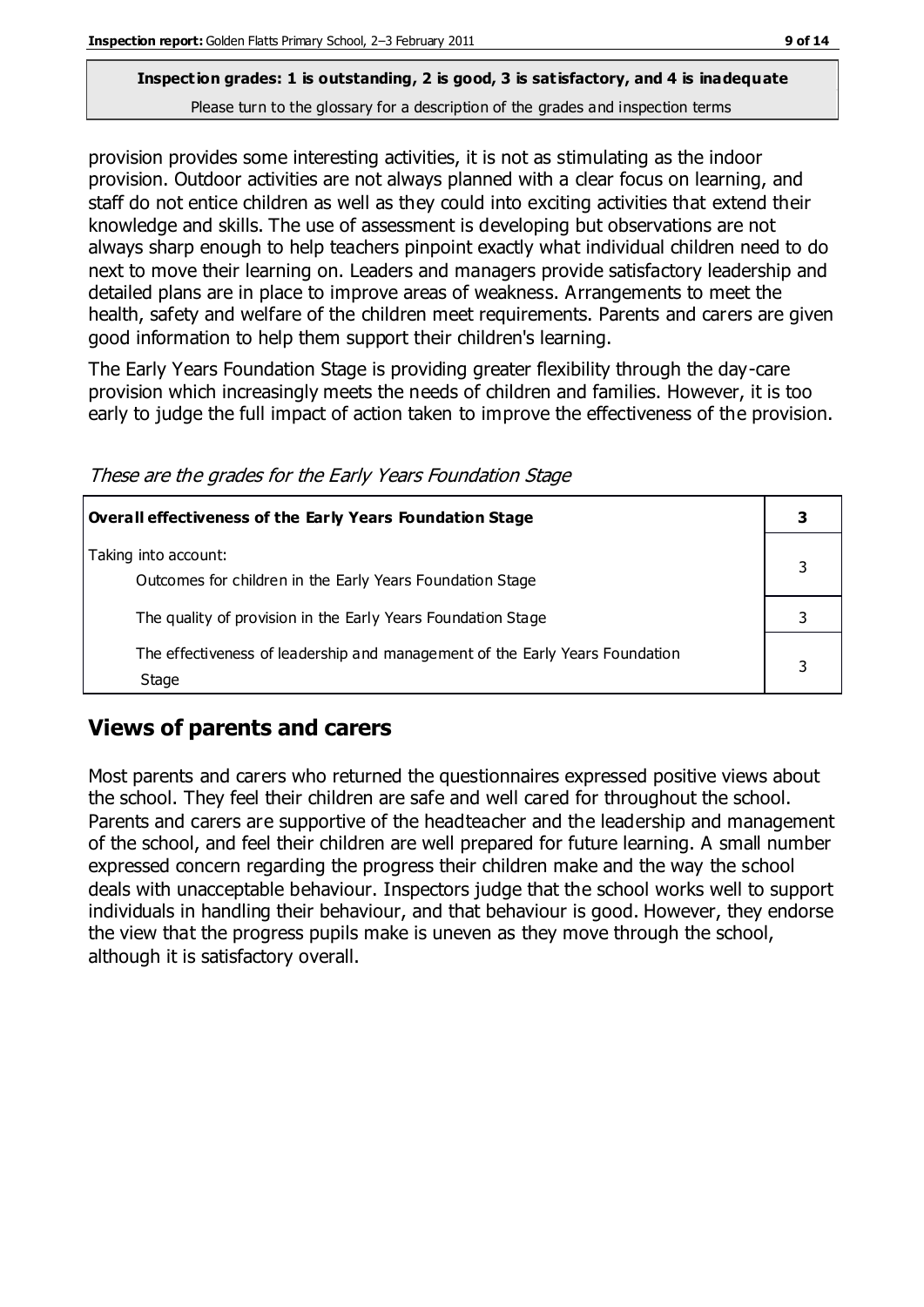#### **Responses from parents and carers to Ofsted's questionnaire**

Ofsted invited all the registered parents and carers of pupils registered at Golden Flatts Primary School to complete a questionnaire about their views of the school.

In the questionnaire, parents and carers were asked to record how strongly they agreed wi th 13 statements about the school.

The inspection team received 24 completed questionnaires by the end of the on-site inspection. In total, there are 162 pupils registered at the school.

| <b>Statements</b>                                                                                                                                                                                                                                       | <b>Strongly</b><br>agree |               | <b>Agree</b>   |               | <b>Disagree</b> |                | <b>Strongly</b><br>disagree |                |
|---------------------------------------------------------------------------------------------------------------------------------------------------------------------------------------------------------------------------------------------------------|--------------------------|---------------|----------------|---------------|-----------------|----------------|-----------------------------|----------------|
|                                                                                                                                                                                                                                                         | <b>Total</b>             | $\frac{1}{2}$ | <b>Total</b>   | $\frac{1}{2}$ | <b>Total</b>    | $\frac{0}{0}$  | <b>Total</b>                | $\frac{0}{0}$  |
| My child enjoys school                                                                                                                                                                                                                                  | 15                       | 63            | 8              | 33            | $\mathbf{1}$    | $\overline{4}$ | $\mathbf 0$                 | $\mathbf 0$    |
| The school keeps my child<br>safe                                                                                                                                                                                                                       | 18                       | 75            | 4              | 17            | $\mathbf{1}$    | 4              | $\mathbf{1}$                | $\overline{4}$ |
| My school informs me about<br>my child's progress                                                                                                                                                                                                       | 11                       | 46            | 11             | 46            | $\overline{2}$  | 8              | $\mathbf 0$                 | $\mathbf 0$    |
| My child is making enough<br>progress at this school                                                                                                                                                                                                    | 14                       | 58            | 8              | 33            | $\overline{2}$  | 8              | $\mathbf 0$                 | $\mathbf 0$    |
| The teaching is good at this<br>school                                                                                                                                                                                                                  | 15                       | 63            | 6              | 25            | $\overline{2}$  | 8              | 0                           | $\mathbf 0$    |
| The school helps me to<br>support my child's learning                                                                                                                                                                                                   | 10                       | 42            | 10             | 42            | $\overline{2}$  | 8              | $\mathbf 0$                 | $\mathbf 0$    |
| The school helps my child to<br>have a healthy lifestyle                                                                                                                                                                                                | 11                       | 46            | 12             | 50            | 0               | $\mathbf 0$    | $\mathbf 0$                 | $\mathbf 0$    |
| The school makes sure that<br>my child is well prepared for<br>the future (for example<br>changing year group,<br>changing school, and for<br>children who are finishing<br>school, entering further or<br>higher education, or entering<br>employment) | 11                       | 46            | $\overline{7}$ | 29            | $\overline{2}$  | 8              | $\mathbf 0$                 | $\mathbf 0$    |
| The school meets my child's<br>particular needs                                                                                                                                                                                                         | 13                       | 54            | 9              | 38            | $\overline{2}$  | 8              | $\mathbf 0$                 | $\mathbf 0$    |
| The school deals effectively<br>with unacceptable behaviour                                                                                                                                                                                             | 10                       | 42            | 10             | 42            | 0               | $\mathbf 0$    | $\overline{2}$              | 8              |
| The school takes account of<br>my suggestions and concerns                                                                                                                                                                                              | 10                       | 42            | 9              | 38            | 1               | 4              | 1                           | 4              |
| The school is led and<br>managed effectively                                                                                                                                                                                                            | 11                       | 46            | 10             | 42            | $\pmb{0}$       | $\mathbf 0$    | $\overline{2}$              | 8              |
| Overall, I am happy with my<br>child's experience at this<br>school                                                                                                                                                                                     | 16                       | 67            | 6              | 25            | $\overline{2}$  | 8              | $\pmb{0}$                   | $\pmb{0}$      |

The table above summarises the responses that parents and carers made to each statement. The percentages indicate the proportion of parents and carers giving that response out of the total number of completed questionnaires. Where one or more parents and carers chose not to answer a particular question, the percentages will not add up to 100%.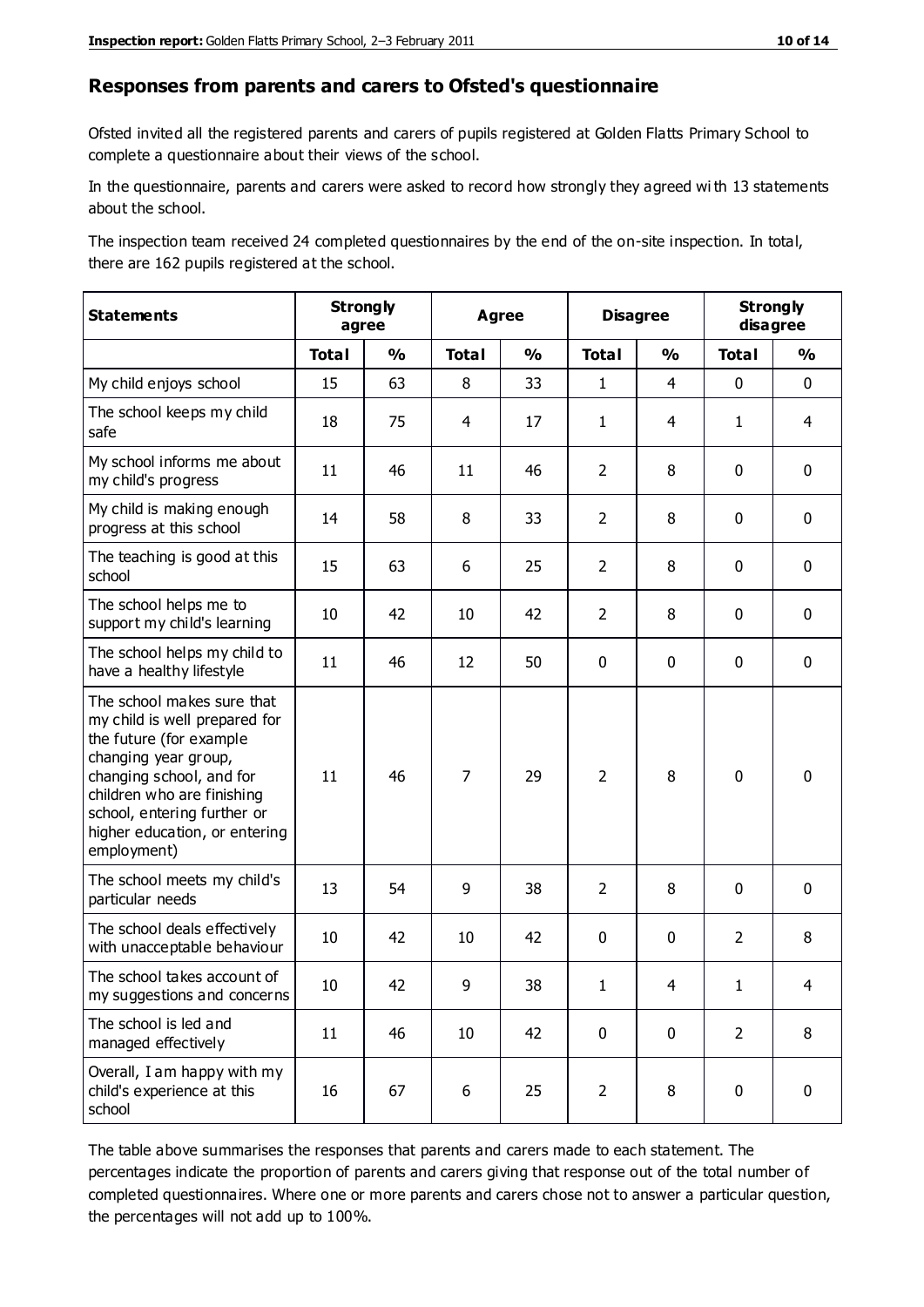# **Glossary**

| Grade   | <b>Judgement</b> | <b>Description</b>                                                                                                                                                                                                            |
|---------|------------------|-------------------------------------------------------------------------------------------------------------------------------------------------------------------------------------------------------------------------------|
| Grade 1 | Outstanding      | These features are highly effective. An outstanding school<br>provides exceptionally well for all its pupils' needs.                                                                                                          |
| Grade 2 | Good             | These are very positive features of a school. A school that<br>is good is serving its pupils well.                                                                                                                            |
| Grade 3 | Satisfactory     | These features are of reasonable quality. A satisfactory<br>school is providing adequately for its pupils.                                                                                                                    |
| Grade 4 | Inadequate       | These features are not of an acceptable standard. An<br>inadequate school needs to make significant improvement<br>in order to meet the needs of its pupils. Ofsted inspectors<br>will make further visits until it improves. |

#### **What inspection judgements mean**

## **Overall effectiveness of schools**

|                       | Overall effectiveness judgement (percentage of schools) |      |                     |                   |
|-----------------------|---------------------------------------------------------|------|---------------------|-------------------|
| <b>Type of school</b> | <b>Outstanding</b>                                      | Good | <b>Satisfactory</b> | <b>Inadequate</b> |
| Nursery schools       | 59                                                      | 35   | 3                   | 3                 |
| Primary schools       | 9                                                       | 44   | 39                  | 7                 |
| Secondary schools     | 13                                                      | 36   | 41                  | 11                |
| Sixth forms           | 15                                                      | 39   | 43                  | 3                 |
| Special schools       | 35                                                      | 43   | 17                  | 5                 |
| Pupil referral units  | 21                                                      | 42   | 29                  | 9                 |
| All schools           | 13                                                      | 43   | 37                  | 8                 |

New school inspection arrangements were introduced on 1 September 2009. This means that inspectors now make some additional judgements that were not made previously.

The data in the table above are for the period 1 September 2009 to 31 August 2010 and are consistent with the latest published official statistics about maintained school inspec tion outcomes (see **[www.ofsted.gov.uk](http://www.ofsted.gov.uk/)**).

The sample of schools inspected during 2009/10 was not representative of all schools nationally, as weaker schools are inspected more frequently than good or outstanding schools.

Percentages are rounded and do not always add exactly to 100.

Sixth form figures reflect the judgements made for the overall effectiveness of the sixth form in secondary schools, special schools and pupil referral units.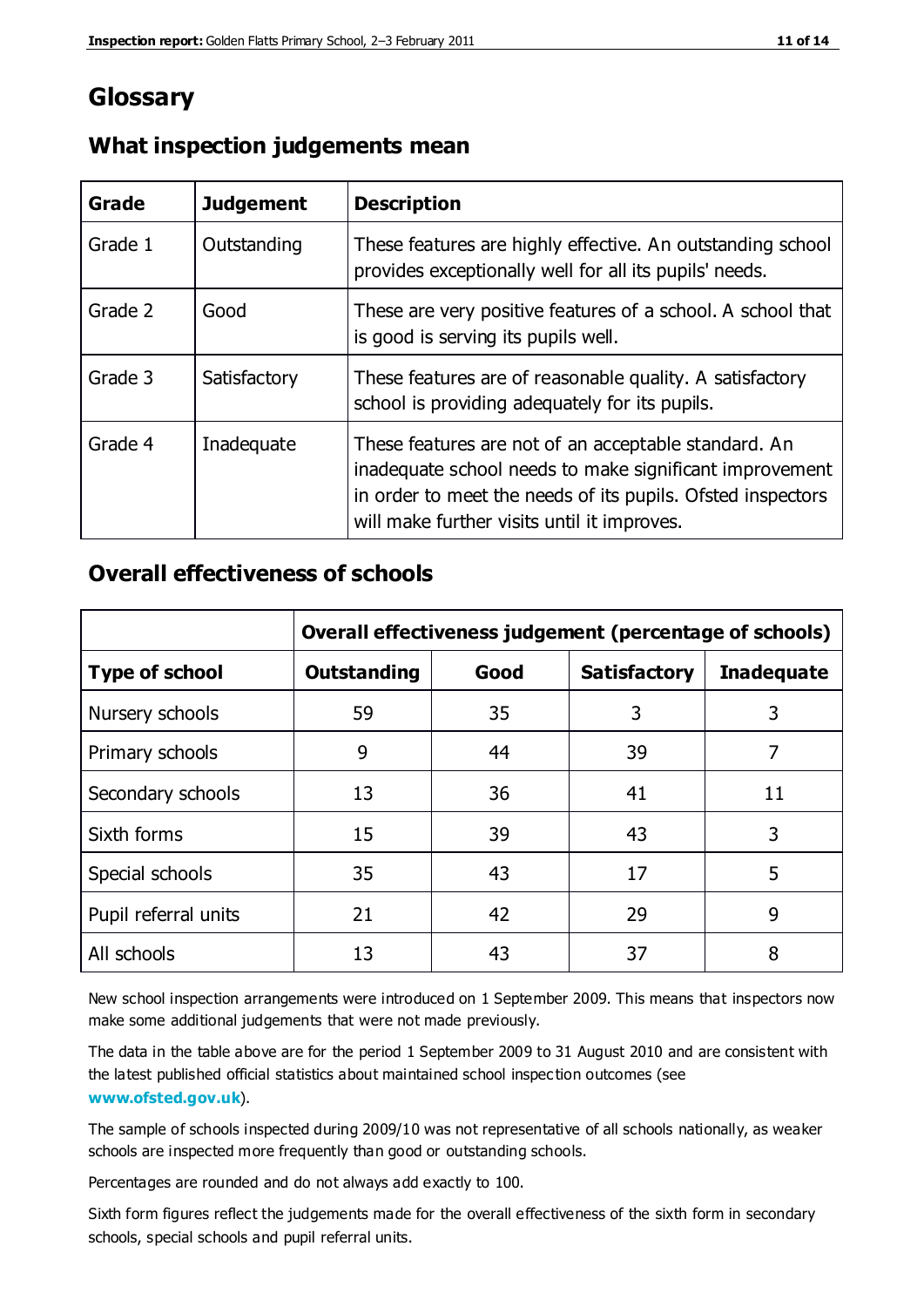# **Common terminology used by inspectors**

| Achievement:                  | the progress and success of a pupil in their learning,<br>development or training.                                                                                                                                                          |  |  |
|-------------------------------|---------------------------------------------------------------------------------------------------------------------------------------------------------------------------------------------------------------------------------------------|--|--|
| Attainment:                   | the standard of the pupils' work shown by test and<br>examination results and in lessons.                                                                                                                                                   |  |  |
| Capacity to improve:          | the proven ability of the school to continue<br>improving. Inspectors base this judgement on what<br>the school has accomplished so far and on the quality<br>of its systems to maintain improvement.                                       |  |  |
| Leadership and management:    | the contribution of all the staff with responsibilities,<br>not just the headteacher, to identifying priorities,<br>directing and motivating staff and running the school.                                                                  |  |  |
| Learning:                     | how well pupils acquire knowledge, develop their<br>understanding, learn and practise skills and are<br>developing their competence as learners.                                                                                            |  |  |
| <b>Overall effectiveness:</b> | inspectors form a judgement on a school's overall<br>effectiveness based on the findings from their<br>inspection of the school. The following judgements,<br>in particular, influence what the overall effectiveness<br>judgement will be. |  |  |
|                               | The school's capacity for sustained<br>improvement.                                                                                                                                                                                         |  |  |
|                               | Outcomes for individuals and groups of pupils.                                                                                                                                                                                              |  |  |
|                               | The quality of teaching.                                                                                                                                                                                                                    |  |  |
|                               | The extent to which the curriculum meets<br>pupils' needs, including, where relevant,<br>through partnerships.                                                                                                                              |  |  |
|                               | The effectiveness of care, guidance and<br>support.                                                                                                                                                                                         |  |  |
| Progress:                     | the rate at which pupils are learning in lessons and<br>over longer periods of time. It is often measured by<br>comparing the pupils' attainment at the end of a key                                                                        |  |  |

stage with their attainment when they started.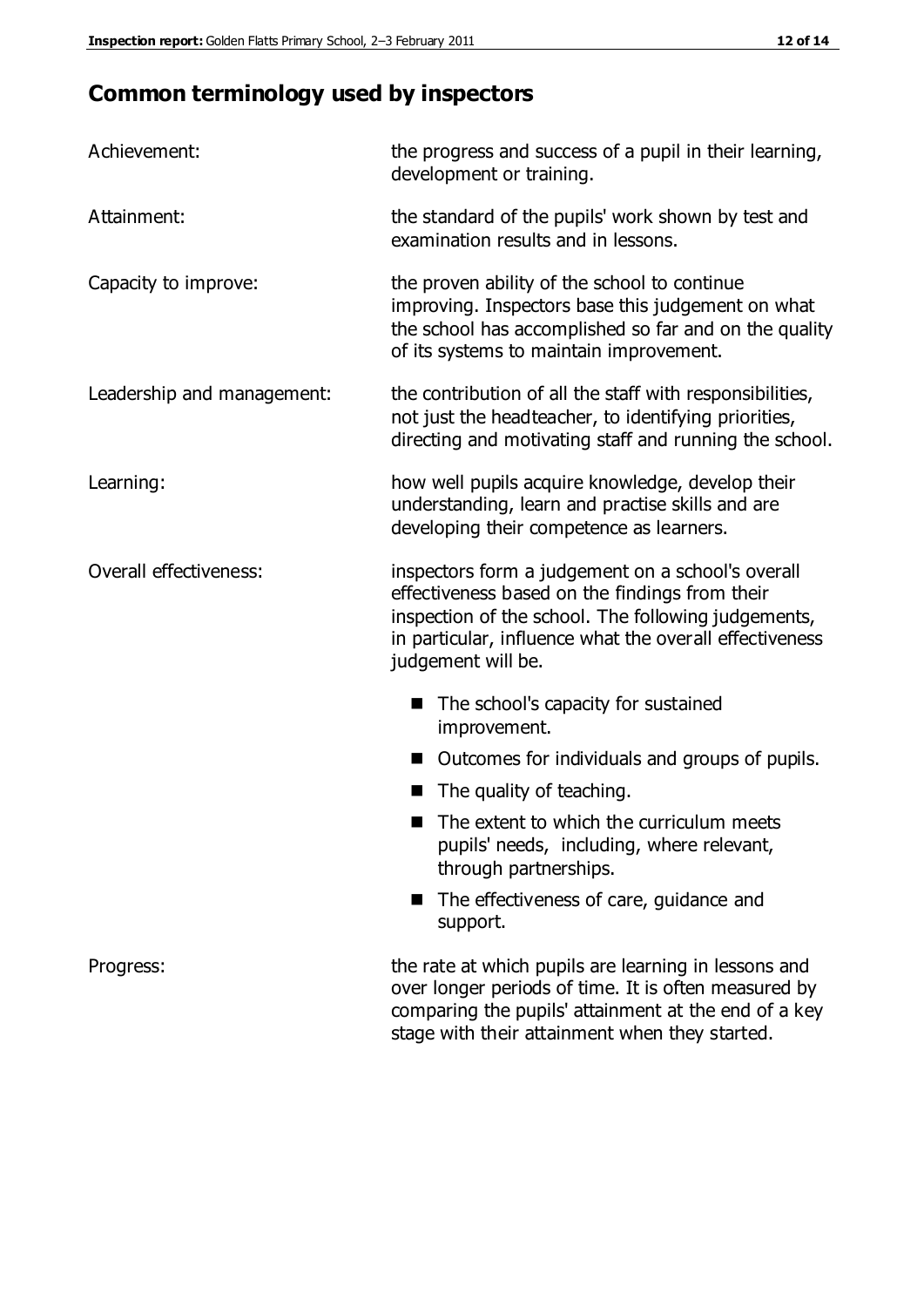### **This letter is provided for the school, parents and carers to share with their children. It describes Ofsted's main findings from the inspection of their school.**

#### 4 February 2011

#### Dear Pupils

#### **Inspection of Golden Flatts Primary School, Hartlepool, TS25 1HN**

Thank you for being so friendly and helpful when we inspected your school. We enjoyed talking to you and especially liked the way in which you care for each other and your school. We were impressed with your good behaviour and the valuable contribution you make to the school and local community. The staff take good care of you and a number of you told us how safe you feel in school and that you know how to live a healthy lifestyle. You develop into confident, polite children with a good awareness of right and wrong.

You go to a satisfactory school. This means that it does some things well but other things could be better. We found some of your lessons made you really think and work hard but they were not all like this. Although you achieve satisfactorily in reading and mathematics, some of you do not do quite as well in writing. So that you can improve further, we have asked the school to:

- $\blacksquare$  ensure all teaching is exciting, with teachers matching tasks to your needs in
- classes and making sure you know what you are expected to learn
- **P** provide more opportunities for you to develop your skills in spelling and handwriting
- make sure teachers' marking helps you to improve your work
- check more carefully in lessons on how well you are doing.

You can all play by continuing to work as hard as you can, and by telling your teachers if your work is too easy or too hard.

Yours sincerely

Mrs Margaret Armstrong Lead inspector